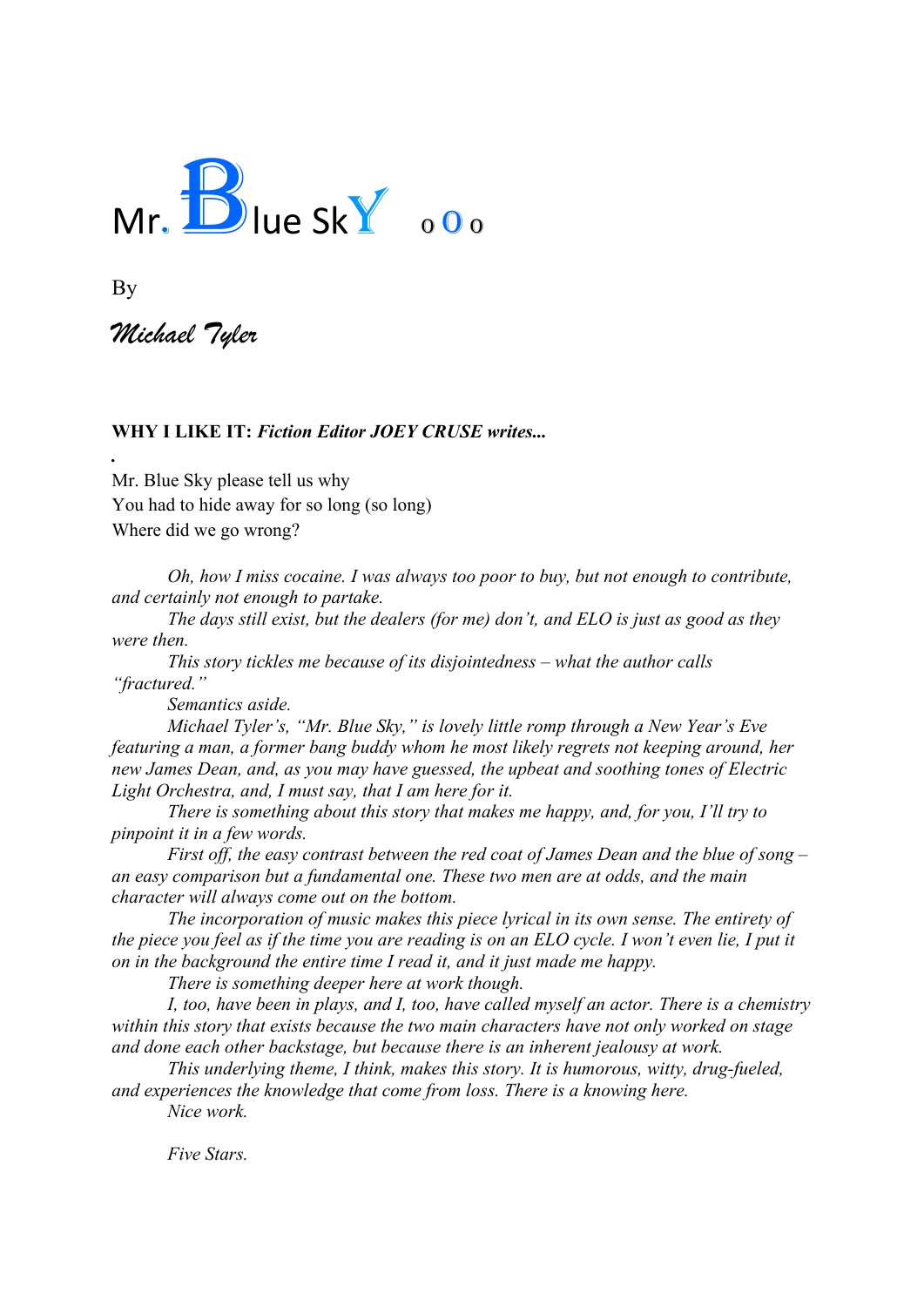#### **QUALITY QUOTABLE** *(for the love of language...)*

Dean asks me if I plan to wear 'that shirt', I nod and he replies that it's none of his business, but it does look 'kinda gay' and I lower the volume of Mr Blue Sky while I recall that Sam once mentioned that Dean referred to abortion as 'retroactive contraception' and I restrain every instinct I possess to throw him through the nearest window.

# Mr Blue Sky

And I'm sitting alone in an apartment far too disparate for a man of my professed tastes, finishing a bottle of 'Ole John Silver' discount rum and nodding my head in attempted rhythm to 'Mr Blue Sky' pumping out of thrift store speakers to pedestrians seven floors below.

Though it is far from appropriate, Mr Blue Sky still manages to spark the imagination and get the blood flowing, hands and feet join the head in atavistic appreciation as a cry of 'Fuck you and your Electric Orchestra!' rises through the carpet from the apartment directly below. I immediately overcome the urge to reply "*Light* Orchestra buddy! … Fuck my Electric *Light* Orchestra!" and commend myself amid reminder that the deep breathing techniques of the Maharishi are taking effect.

The Elvis clock in the far corner strikes ten pm – for a sell-out Mr Presley can sure swing those hips – bringing forth a rush of activity as I realize that time is suddenly of the essence, appointments need to be kept, brothers and sisters in arms are to be met, New Years waits for no man no matter the false bravado of bargain basement liquor.

I raise the volume in compensation and head to the bathroom to shower. Time to make myself beautiful.

#

Emerging two and a half 'Blue Sky' cycles later I take a moment to appreciate the twenty-three year old reflected amid steam and poorly kept bathroom surroundings. While rum and whiskey have taken their toll there still appears a hint of abdominal definition while pectoral muscles confirm existence with requisite twitch and release, all in all fair confirmation that I am indeed ahead of the pack as it were.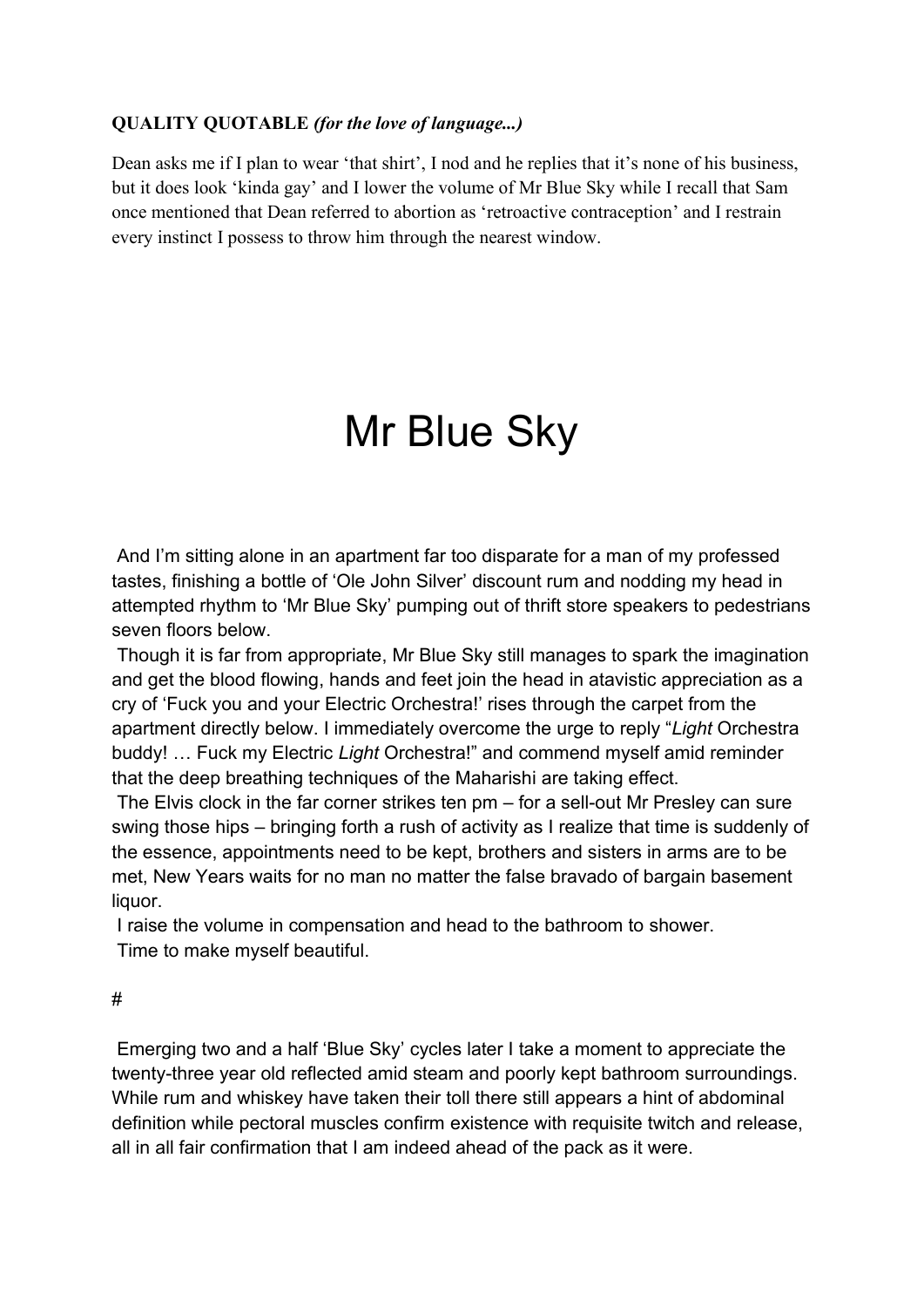Presumably such a fine specimen of manhood requires little adornment, and thus black polo and jeans seem most appropriate, suitably attired and with a run of the hand through short and – thank God – thick hair I hunt down my dress shoes, black leather boots purloined from a former flatmate in lieu of rent, and stride to the door as Sam slams her hand against the door to announce arrival.

Sam enters with her beau of the moment, this one fascinates as he appears to have not only appropriated James Dean but fully committed to the role.

# #

Sam and I are the rarest of beasts, friends who fucked and yet remained friends. An actress in the best sense of the word we would meet each night backstage. I would rush to her dressing room while she was still hot with the rush of performance and we would make lust on the carpet. Hers was the only dressing room with wall to wall carpet and I always suspected this meant a lot more to her than she let on, and it was on this carpet we would lie afterward and hold each other.

And it was in this embrace that I would look at her, stage makeup still applied, mascara running at times - a tear on orgasm was her delight - and run my hands through her hair.

Her wig rather, the stage wig, long and brown, underneath her short bob of blonde protected, and it was here, so intimate and yet not so as to run fingers through a lovers wig, that I felt strangely disconnected.

And I look back now and wonder how often in those last few months I made love to her, and how often I made love to her character.

# #

Dean asks me if I plan to wear 'that shirt', I nod and he replies that it's none of his business, but it does look 'kinda gay' and I lower the volume of Mr Blue Sky while I recall that Sam once mentioned that Dean referred to abortion as 'retroactive contraception' and I restrain every instinct I possess to throw him through the nearest window.

Deep breaths, deep breaths.

And yet Dean irritates – I wish to tell him that James Dean took it up the ass and was glad for the opportunity, but I suspect he would refuse to believe me.

And we decide to spend the evening in my apartment - fuck the New Year's Parties, New Year's will come to us if it knows what's good for it - and so I phone Jo and we drink and snort, and throughout the evening I learn that Dean is an as yet unpublished poet, although he prefers to refer to himself as 'unpublishable' as he appears to hold quiet conceit that this makes him appear some sort of literary renegade …

And my eyes mist up during one rendition of Mr Blue Sky and I find excuse to turn away so Jo cannot see, and something about this makes me less than hopeful for our future.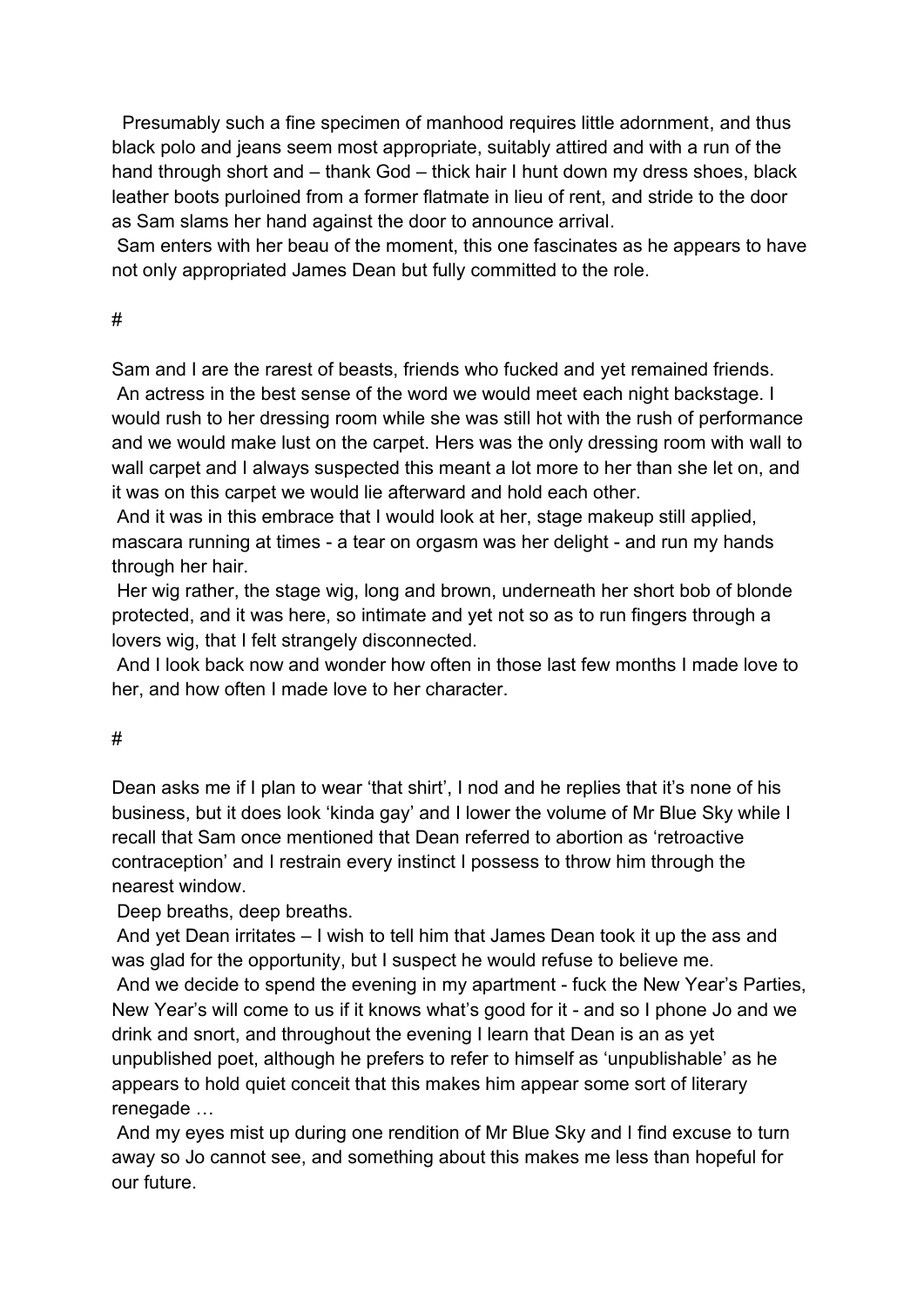And as Sam bends to do another line her shirt rides up and I spot the beginnings of a tattoo on her lower back and I'm certain this is new … or perhaps I have simply never noticed and this thought scares me to my core.

And Jo has two kinds of smile. The first comes easy while the second is earned. And Dean disparages Neil Patrick Harris as, quote, 'Fags can't play straight' and Sam reveals that, 'When she is stoned she converses much better with the elderly,' and I recall how on our second date I drew Jo close and told her I rather liked her and her eyes moistened just so, and she replied boys had said they were falling in love with her but *this*, this less meant so much more.

And Jo and Sam speak of a former roommate who apparently was a whore, 'she simply gave compliments in place of head' and I tend to agree while Dean downs another rum and coke and slurs that at least his 'hypocrisy is consistent'.

And it turns out that Dean is the only one of us who's ever dated an evangelical, though he says it was worth it as the sex was unbelievable. She was so energetic he says, he had a theory she really got her kicks out of cheating on Christ.

### #

And it's 3.30am and the girls have gone to the bathroom and Dean and I are left opposite the other.

Dean is practically horizontal by this point, he attempts to lean one arm on the armrest of a sofa but misses by a foot or more and I comment that "I really admire James Dean, he was especially good in Rebel With A Cause," and Dean interjects, "Rebel *Without* …*Without* A Cause."

"I believe it was Rebel *With* A Cause …" I reply, "he played a man of genuine passion and he certainly came across to me as somebody with a cause."

And Dean is confused and can't quite … put … it … all … together and at that moment I consider how easy it would be to rid the world of Dean for good, and passing thought becomes fantasy and fantasy becomes fortitude and I place my hands around a cushion and lean forward and at that moment the girls emerge from the bathroom and I know that I will never forgive either of them … and yet Dean has passed out and the girls giggle into their palms as I take the opportunity to shave his head.

He emerges looking rather like Brando in Apocalypse Now which he should take as a compliment as Brando was many things but one thing he was not was a faux rebel.

**AUTHOR'S NOTE:** *Mr Blue Sky came about as New Year's approached and I recalled my past, and current, habit of playing my favorite song of the moment on repeat to help steady a rising mood most appropriate for the evening ahead.*

*I was also reminded of nights in which a particular type of affectation laden figure attempted to bring all into a circle of nodded agreement of his fractured perception of everyone but*